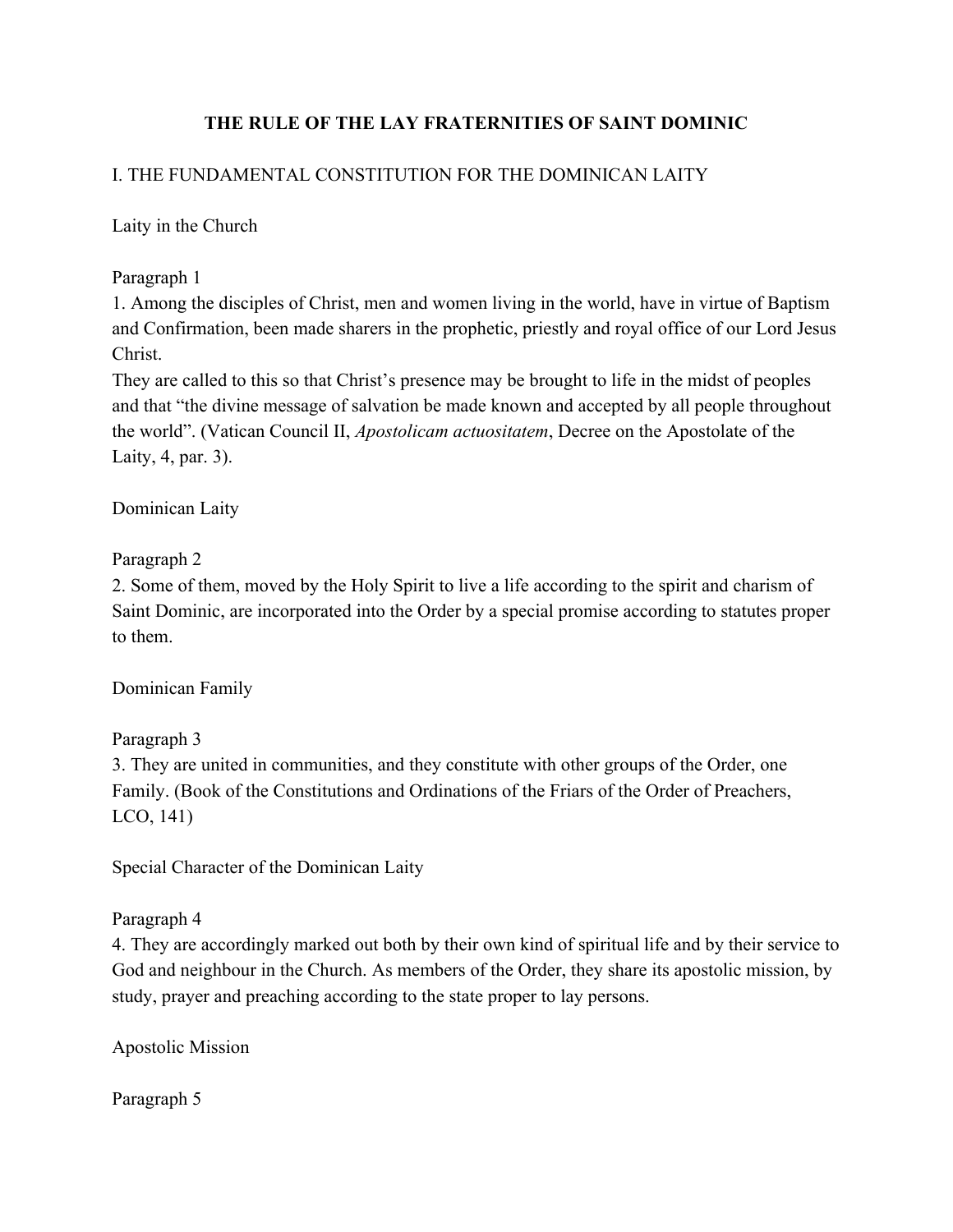5. They follow the example of Saint Dominic, Saint Catherine of Siena and our forbears who illumined the life of the Order and the Church, and strengthened by their fraternal communion, bear witness above all to their own faith, listen to the needs of their contemporaries, and serve the truth.

# Paragraph 6

6. They pay careful attention to the principal goals of the church's present-day apostolate, driven in a special way to show real compassion to all who are troubled, to defend liberty and to promote justice and peace.

## Paragraph 7

7. Inspired by the charism of the Order, they are mindful that apostolic activity comes out of an abundance of contemplation.

# II. LIFE OF THE FRATERNITIES

# Life of the Fraternities

## Paragraph 8

8. They are, to the best of their ability, to live in true fraternal communion inspired by the beatitudes, and to express this in all circumstances by exercising the works of mercy and by sharing what they have with members of the fraternities, especially the poor and the sick; by offering suffrages for the deceased; so that all may ever have one heart and one mind in God. (Acts, 4:32).

## Paragraph 9

9. Whilst taking part in the apostolate with the brothers and sisters of the Order, members of the fraternities are to share actively in the life of the Church, always prepared to work with other apostolic associations.

## Paragraph 10

10. The following are the chief sources from which the lay members of Saint Dominic draw strength to advance in their proper vocation, which combines at one and the same time the contemplative and the apostolic:

a. listening to the Word of God and reading the Sacred Scripture, especially the New Testament;

b. daily participation (as far as possible) in the celebration of the liturgy and participation in the Eucharistic sacrifice;

c. frequent celebration of the Sacrament of Reconciliation;

d. celebration of the Liturgy of the Hours in union with the entire Dominican Family, as well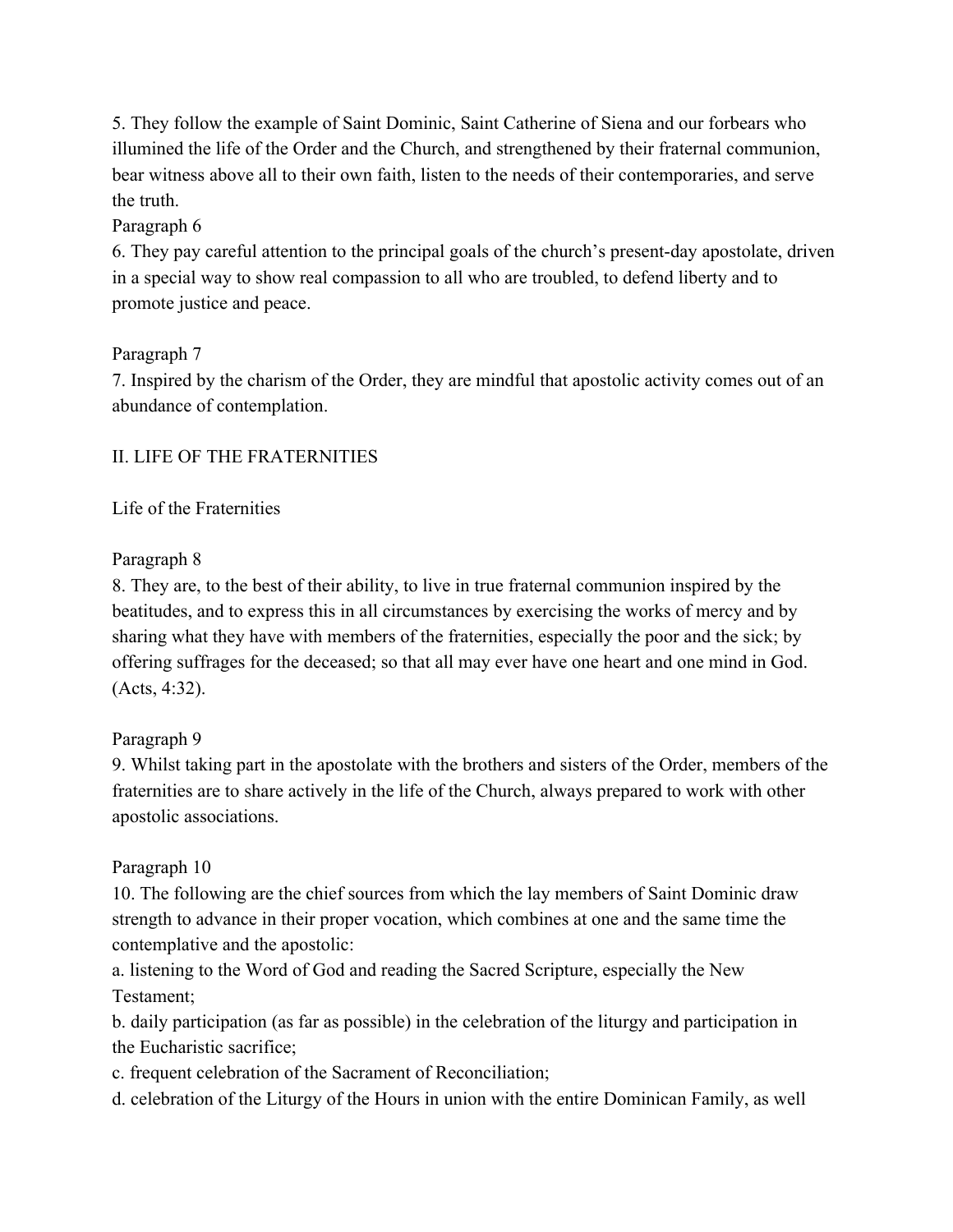as prayer in private, such as meditation and the Marian Rosary;

e. conversion of heart according to the spirit and practice of evangelical penance;

f. assiduous study of revealed truth and constant reflection on contemporary problems under the light of faith;

g. devotion to the blessed Virgin Mary, according to the tradition of the Order, to our holy father Saint Dominic and to Saint Catherine of Siena;

h. periodic spiritual retreats.

#### Formation

Paragraph 11

11. The purpose of Dominican formation is to provide for true adults in the Faith, so that they may be ready to welcome, celebrate and proclaim the Word of God. It belongs to each province to draw up a program:

a. whether of progressive formation for beginners;

b. or of permanent formation for all, even for members living apart from a fraternity.

Paragraph 12

12. Every Dominican must be prepared to preach the Word of God. It is in this preaching that Christians, baptised and strengthened by the Sacrament of Confirmation, exercise the prophetic office.

In today's world, the preaching of the Word of God must extend in a special way to defending the dignity of the human person, as well as life and the family. Promoting Christian unity and dialogue with non-Christians and non-believers is also part of the Dominican vocation. **<sup>1</sup>**

Paragraph 13

13. These are the principal sources to advance Dominican formation:

a. the Word of God and theological reflection;

b. liturgical prayer;

- c. the history and tradition of the Order;
- d. more recent documents of the Church and the Order;
- e. awareness of the signs of our times.

<sup>1</sup> Note: By a mistake this paragraph 12 in its second part is missing from Analecta SOP 1987 pp. 82-87, but substantial part of the only official Latin version approved by the Holy See on January15, 1987 – Prot.#D.27-1-87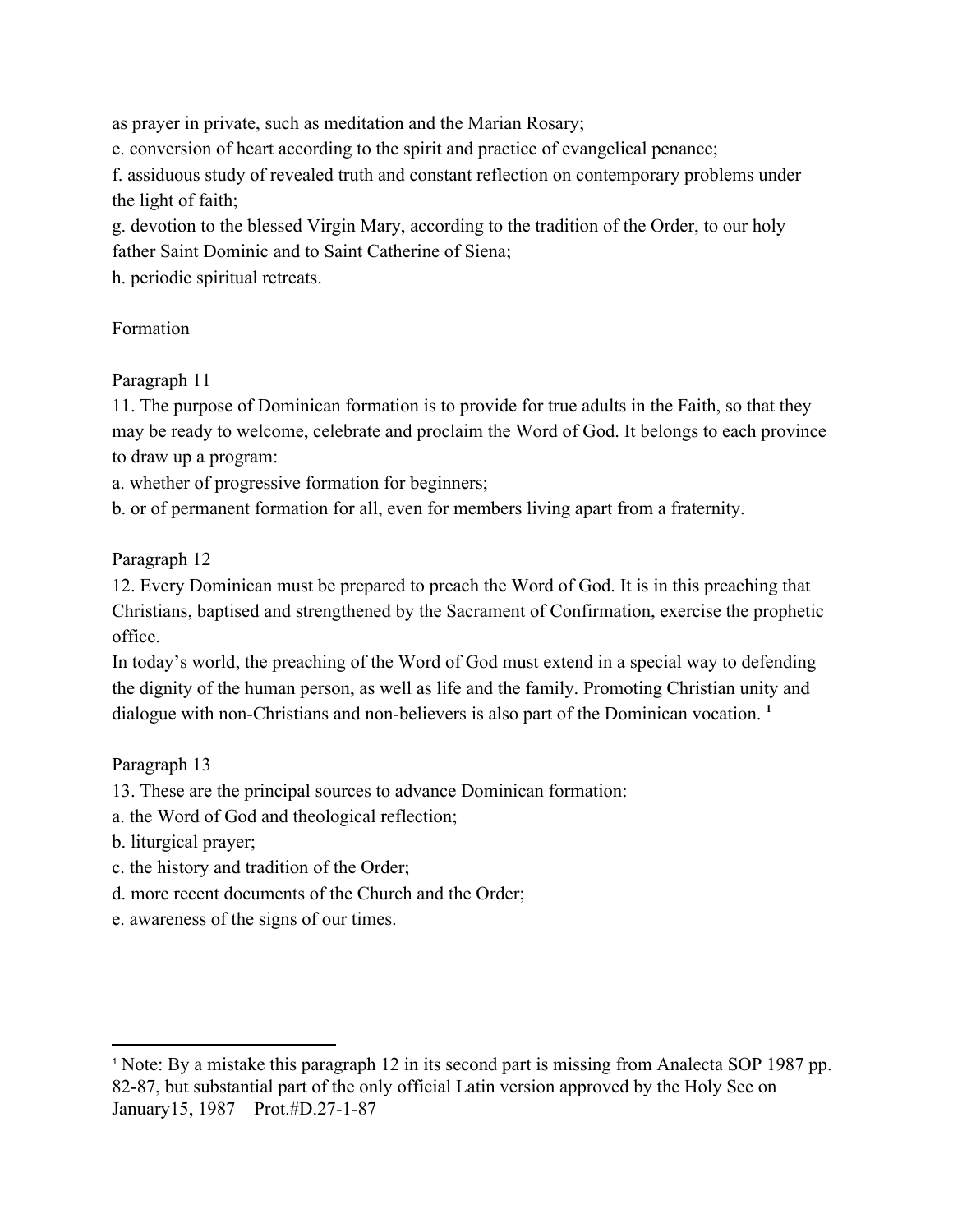#### Paragraph 14

14. In order to be incorporated into the Order, members are bound to make profession, that is a promise in which they formally promise to live a life according to the spirit of Saint Dominic and the way of life prescribed by the Rule.

This profession or promise is either temporary or perpetual.

The following or a substantially similar formula is to be used for making profession: **To the honour of almighty God, Father, Son and Holy Spirit, and of the Blessed Virgin** Mary, and of Saint Dominic, I, \_\_\_\_\_\_, promise before you \_\_\_\_\_\_, the President of this **Fraternity/Chapter, and \_\_\_ \_\_\_, the Religious Assistant, in place of the Master of the Order of Friars Preachers, that I will live according to the Rule of the Laity of Saint**

# **Dominic [for three years] or [for my entire life].**

## III. ORGANISATION AND GOVERNMENT OF THE FRATERNITIES

#### Paragraph 15

15. The Fraternity is the suitable means for the dedication of each person to the nourishment and growth of his or her own vocation. The frequency of meetings differs with fraternities. Each member's fidelity is indicated by his or her assiduity.

#### Paragraph 16

16. The admission of candidates, given that the prescriptions of the `Directory in regard to the state of persons and the time for admission have been observed, is committed to the lay person responsible, who after having taken a decisive vote of the Council of the Fraternity, proceeds with the Religious Assistant to the reception of the candidate in a rite determined by the Directory.

## Paragraph 17

 17. After the time of probation determined by the Directory and with a favorable vote of the Council of the Fraternity, the lay person responsible, together with the Religious Assistant, receives the profession, either temporary or perpetual.

Jurisdiction of the Order and Autonomy of the Fraternities

## Paragraph 18

18. Lay Fraternities are under the jurisdiction of the Order; however, they enjoy that autonomy proper to the laity, by which they may govern themselves.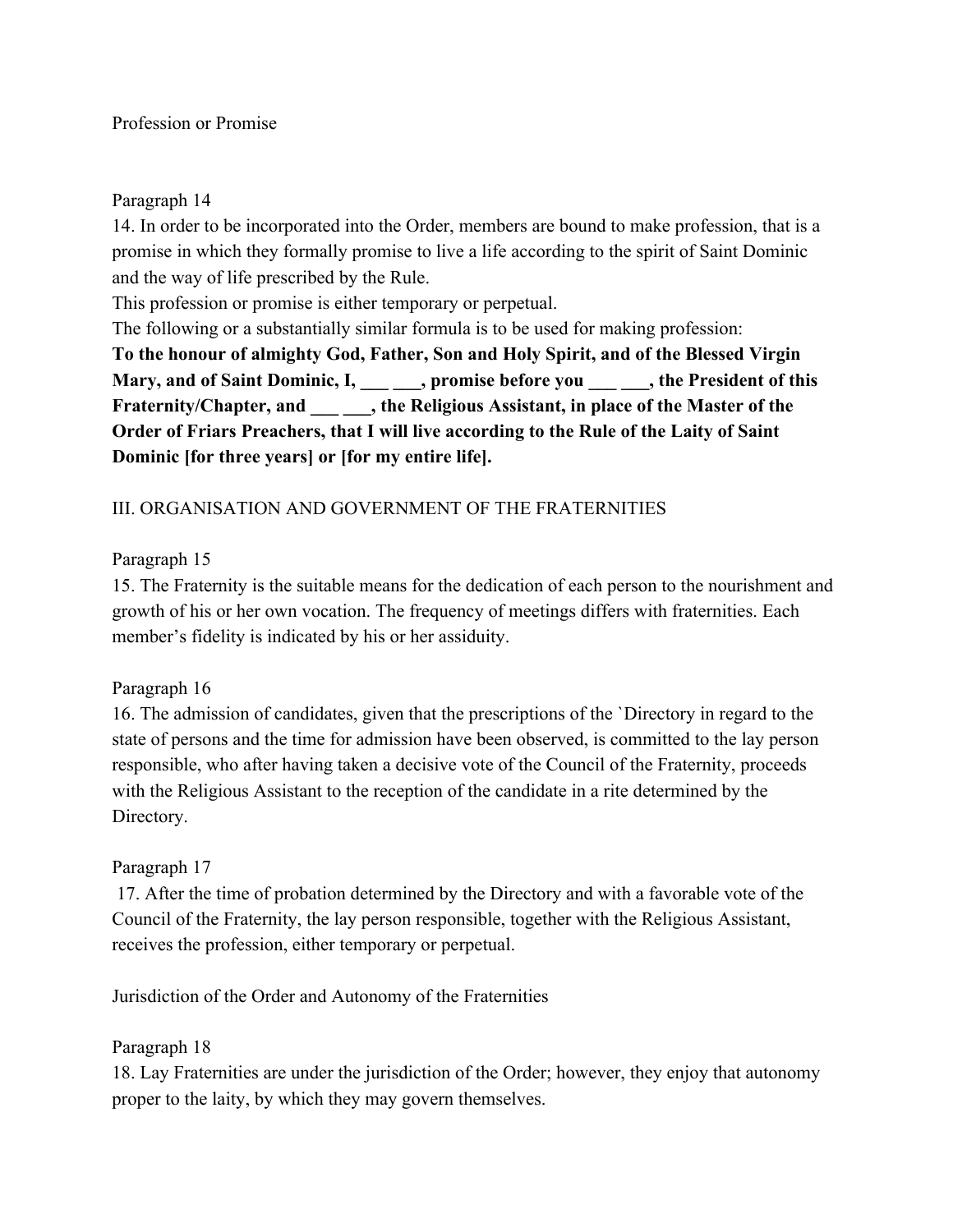#### (In the Whole Order)

#### Paragraph 19

19. a. The Master of the Order, as successor of Saint Dominic and head of the entire Dominican Family, presides over all the fraternities in the world. It is his responsibility to preserve the integral spirit of the Order in them, to establish practical norms in accordance with the needs of specific times and places and to promote the spiritual good and apostolic zeal of the members. b. The Promoter General represents the Master of the Order for all the fraternities, and transmits their desires to the Master or the General Chapter.

(In the Province)

## Paragraph 20

20. a) The Prior Provincial presides over the fraternities within the territorial limits of his province, and, with the consent of the local Bishop, establishes new fraternities. b) The Provincial Promoter (brother or sister) represents the Prior Provincial, and is by right (pleno iure) a member of the Provincial Lay Council. He/she is appointed by the Provincial Chapter, or by the Prior Provincial with his Council, after the Provincial Lay Council of the Dominican Laity has been heard.

c) A Provincial President and a Provincial Council of Lay Dominicans is to be elected by the fraternities, in accordance with the norms of their particular directory.

(Governance in Fraternities)

## Paragraph 21

21. a) A local Fraternity is governed by a President with his or her Council, who assume the full responsibility for direction and administration.

b) The president and the council of the fraternity are elected for a set time and in accordance with the manner established by the particular directory.

c) The Religious Assistant (brother or sister) assists members in doctrinal matters and the spiritual life. He or she is nominated by the Prior Provincial, after he has first heard the Provincial Promoter and the local Laity Council.

(National and International Councils)

## Paragraph 22

a) Where there are several Provinces of the Order within the territory of the same nation, a National Council can be instituted, according to the norms established by particular